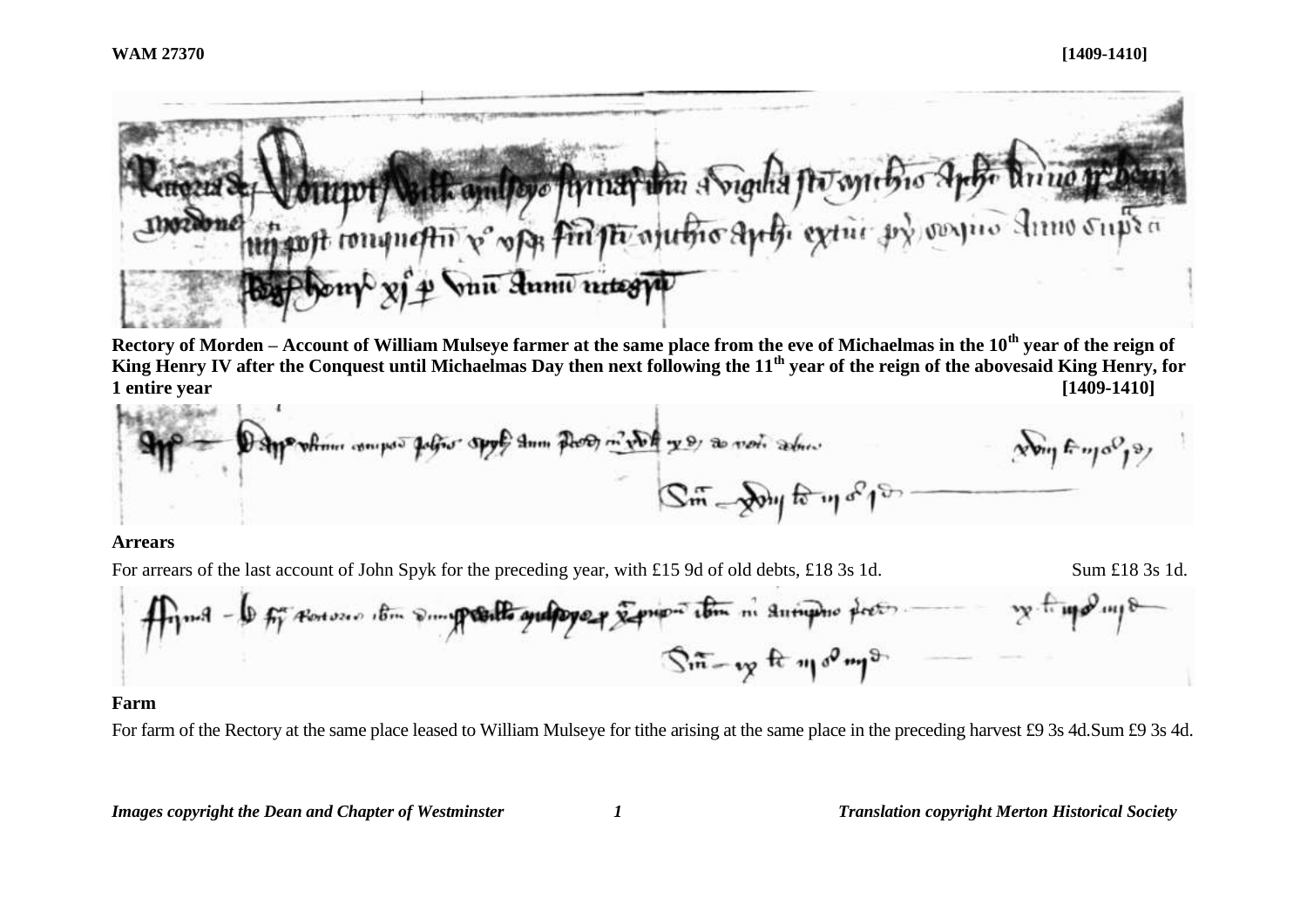

**Sum total of receipts with arrears £27 6s 5d.**

$$
\frac{1}{\sqrt{2\pi}}\int_{0}^{\infty} \int_{0}^{\infty} \int_{0}^{\infty} \int_{0}^{\infty} \int_{0}^{\infty} \int_{0}^{\infty} \int_{0}^{\infty} \int_{0}^{\infty} \int_{0}^{\infty} \int_{0}^{\infty} \int_{0}^{\infty} \int_{0}^{\infty} \int_{0}^{\infty} \int_{0}^{\infty} \int_{0}^{\infty} \int_{0}^{\infty} \int_{0}^{\infty} \int_{0}^{\infty} \int_{0}^{\infty} \int_{0}^{\infty} \int_{0}^{\infty} \int_{0}^{\infty} \int_{0}^{\infty} \int_{0}^{\infty} \int_{0}^{\infty} \int_{0}^{\infty} \int_{0}^{\infty} \int_{0}^{\infty} \int_{0}^{\infty} \int_{0}^{\infty} \int_{0}^{\infty} \int_{0}^{\infty} \int_{0}^{\infty} \int_{0}^{\infty} \int_{0}^{\infty} \int_{0}^{\infty} \int_{0}^{\infty} \int_{0}^{\infty} \int_{0}^{\infty} \int_{0}^{\infty} \int_{0}^{\infty} \int_{0}^{\infty} \int_{0}^{\infty} \int_{0}^{\infty} \int_{0}^{\infty} \int_{0}^{\infty} \int_{0}^{\infty} \int_{0}^{\infty} \int_{0}^{\infty} \int_{0}^{\infty} \int_{0}^{\infty} \int_{0}^{\infty} \int_{0}^{\infty} \int_{0}^{\infty} \int_{0}^{\infty} \int_{0}^{\infty} \int_{0}^{\infty} \int_{0}^{\infty} \int_{0}^{\infty} \int_{0}^{\infty} \int_{0}^{\infty} \int_{0}^{\infty} \int_{0}^{\infty} \int_{0}^{\infty} \int_{0}^{\infty} \int_{0}^{\infty} \int_{0}^{\infty} \int_{0}^{\infty} \int_{0}^{\infty} \int_{0}^{\infty} \int_{0}^{\infty} \int_{0}^{\infty} \int_{0}^{\infty} \int_{0}^{\infty} \int_{0}^{\in
$$

### **Corn bought**

In 1 quarter wheat bought for pension of the Vicar, by view of the bailiff, 10s. In 1 quarter beans bought for the same, 6s 8d, by bailiff. Sum 16s 8d.

## **Pension paid**

Paid to the aforesaid Vicar for his pension granted to him by the lord Prior and convent as long as it pleases the same per year 20s. In cloth bought for the farmer of the Rectory's tunic by agreement 7s. Sum 27s.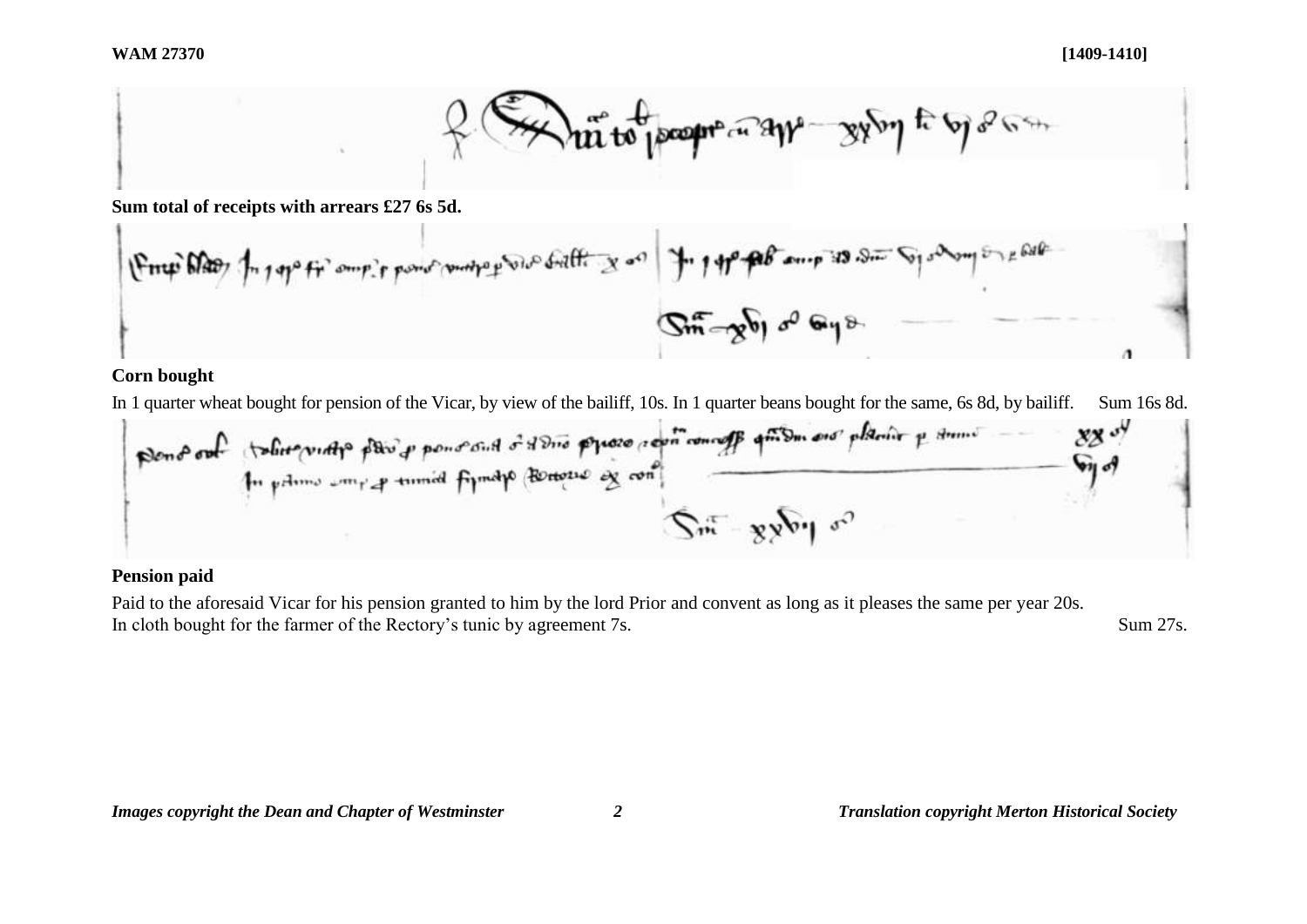**WAM 27370 [1409-1410]**



### **Cash Deliveries**

Delivered to brother William Sonewelle warden for various issues by 1 tally, £6 16s. Sum £6 16s. Sum £6 16s. Sum £6 16s. Sum £6 16s. Sum £6 16s. Sum £6 16s. Sum £6 16s. Sum £6 16s. Sum £6 16s. Sum £6 16s. Sum £6 16s. Sum & was alle spice Amin search four

# *Images copyright the Dean and Chapter of Westminster 3 Translation copyright Merton Historical Society* **Sum of all expenses and deliveries £8 19s 8d. And he owes £18 6s 9d. Cash delivered** Of which is allowed to the same 20s which John Spyk late farmer delivered to brother Roger Cretton late warden by 1 tally. And the same remitted 36s to William Mulseye farmer at the same place for the aforesaid in his farm by grace of the lord Prior and discretion of the auditors. And so he owes £15 10s 9d. Which arrears, however, will be charged in his next account.for the following year. *Quietus* Therefore he is quit in respect of this. **Of which against** {John Spyk late farmer at the same place £14 9d. {William Mulseye now farmer at the same place 30s. **Value this year £6 19s 8d.**